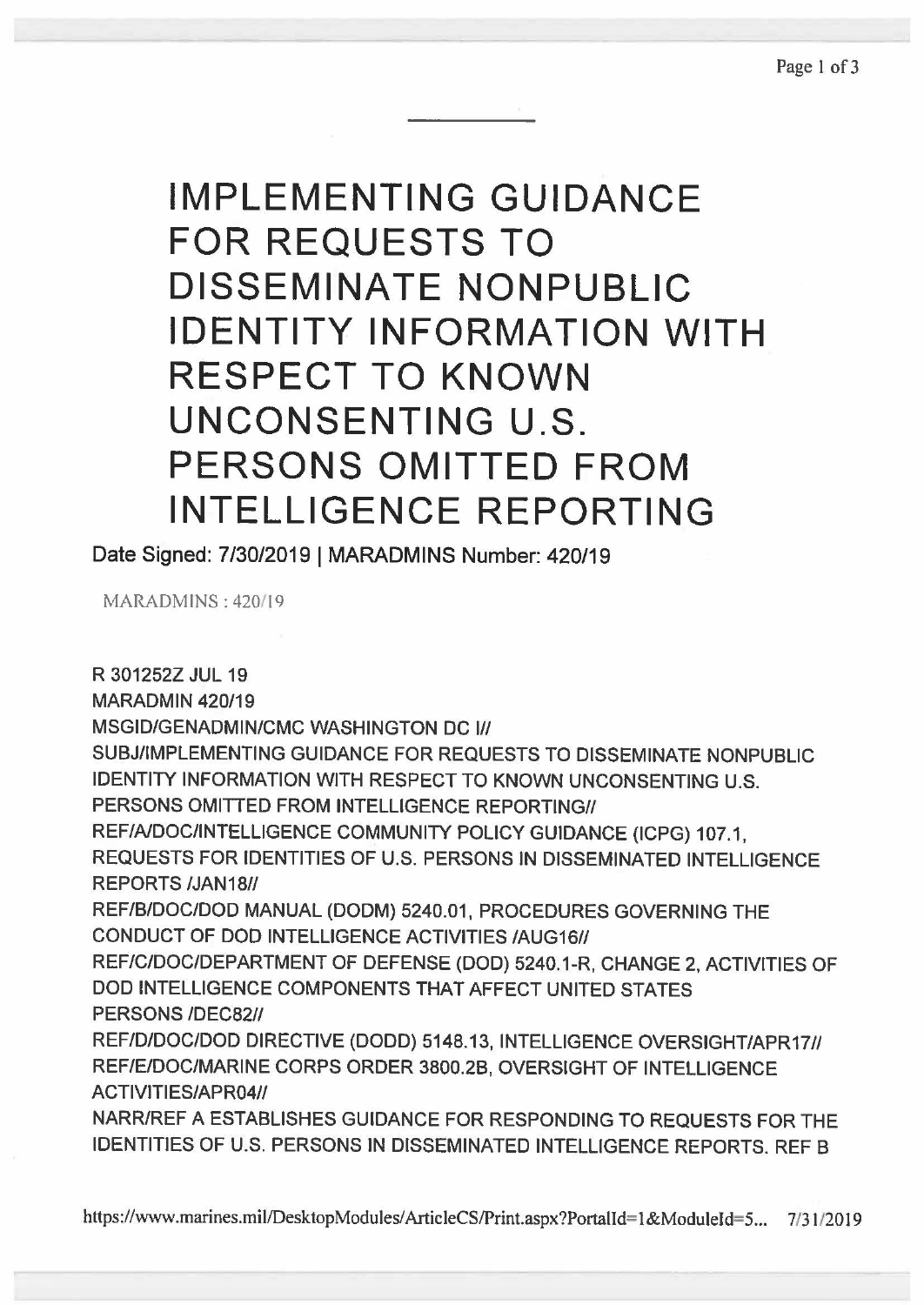Page 2 of 3

ESTABLISHES PROCEDURES TO ENABLE THE DOD TO CONDUCT AUTHORIZED INTELLIGENCE ACTIVITIES. REF C SETS FORTH PROCEDURES GOVERNING THE ACTIVITIES OF DOD INTELLIGENCE COMPONENTS THAT AFFECT UNITED STATES PERSONS. REF D ESTABLISHES POLICIES, ASSIGNS RESPONSIBILITIES, AND PROVIDES PROCEDURES FOR EMPLOYEE CONDUCT AND IDENTIFYING, INVESTIGATING, AND REPORTING QUESTIONABLE INTELLIGENCE ACTIVITIES AND SIGNIFICANT OR HIGHLY SENSITIVE MATTERS. REF E ESTABLISHES POLICY, PROCEDURES, AND RESPONSIBILITIES GOVERNING THE INSPECTION AND OVERSIGHT OF ACTIVITIES OF U.S. MARINE CORPS INTELLIGENCE// POC/LAWRENCE YOUNG/CIV/UNIT: HQMC-I CIH WASHINGTON DC/TEL: 703-693- 7144/EMAIL: LAWRENCE.L.YOUNG@USMC.MIU/

GENTEXT/Remarks/1. This implementing guidance is consistent with references A-0 and will be implemented within the rewrite of reference E.

2. On occasion, the U.S. Marine Corps may be requested to disseminate nonpublic identity information concerning a known unconsenting U.S. person that has been omitted from intelligence reporting (hereafter a "covered request"). Whenever the U.S. Marine Corps receives a covered request from an entity of the U.S. Government or a state, local, tribal, or territorial government (a "requesting entity"), the following procedures will be followed. 2.a. The terms "exigent circumstances," "identity information," "originating element," and

"U.S. person" have the meanings given them in Section D of the reference A.

2.b. All requests will be documented in writing.

2.c. The written request must be approved/disapproved by the Director of Intelligence (DIRINT), Intelligence Department, Headquarters, U.S. Marine Corps or a person designated, in writing. Coordination of the covered request must include a review by the Judge Advocate Division (JAO), Headquarters, U.S. Marine Corps.

2.d. If the Marine Corps is not the originating element of the information associated with the covered request, the Marine Corps will obtain the concurrence of the head or designee of the originating element, before approving the covered request.

2.e. Upon approval or disapproval by the DIRINT or designee, the Marine Corps Intelligence Oversight Official will maintain the documentation of the request, including the name of the person who approved or denied the request, according to U.S. Marine Corps records management practices, for a minimum of five years.

2.f. The Marine Corps shall apply the specific processes for covered requests made during a period beginning on the date of a general election for President and ending on the date on which such President is inaugurated as set forth in Section E.1.f of the reference A

2.g. The Marine Corps Intelligence Oversight Official will prepare an annual report regarding covered requests received during the previous calendar year that will include: (1) the total number of covered requests received; (2) of such total number, the number of requests approved; (3) of such total number, the number of requests denied; and (4) for each number calculated under paragraphs (1) through (3), the sum total by each requesting entity. This